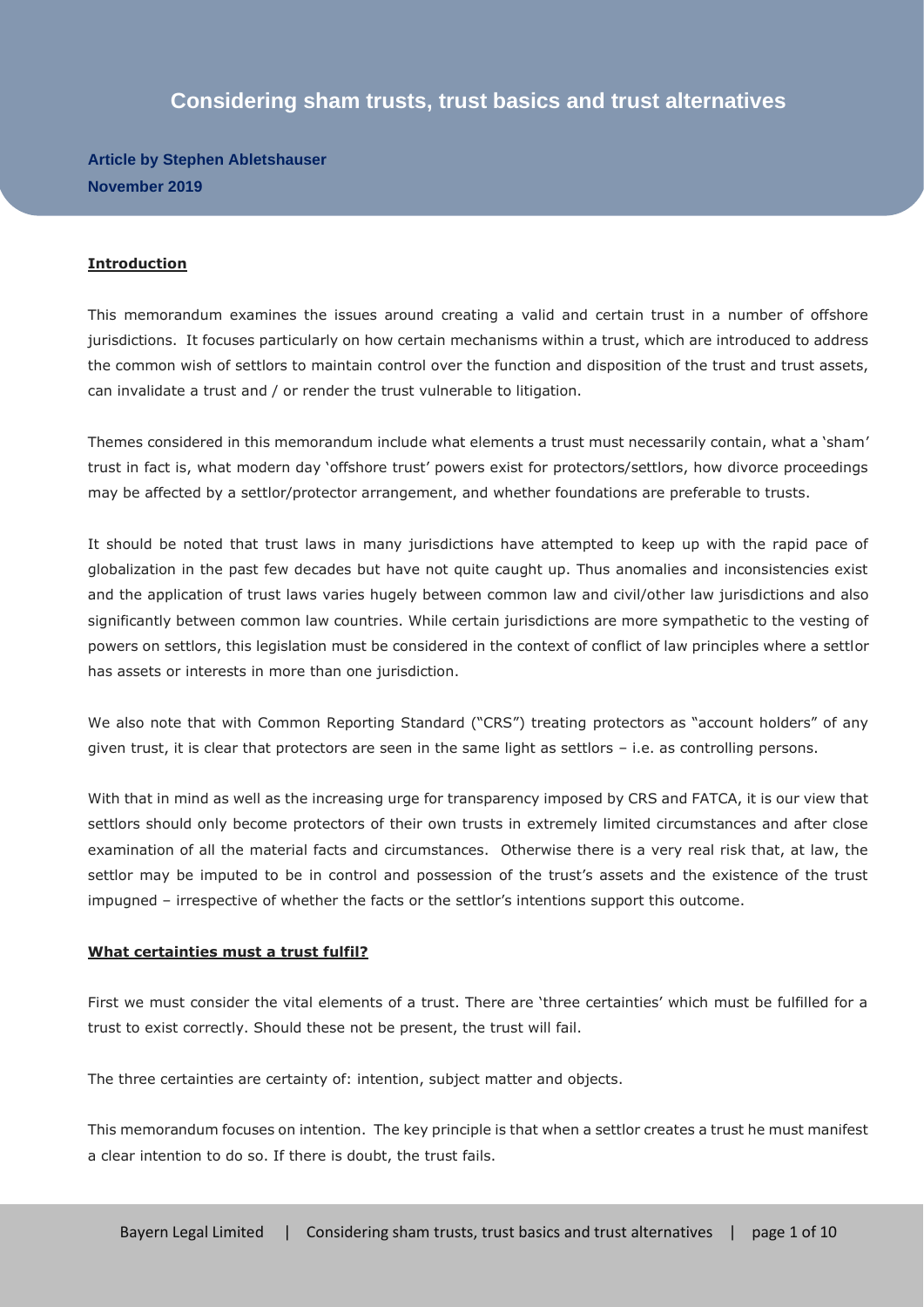A leading common law case on this is Rahman (see later), which establishes that if a trust is 'made to appear what it is not' or 'the settlor does not honestly expect the trust to have legal effect' it will be struck down and declared void as a sham.

## **What is a 'sham' trust?**

Where a trust 'is made to appear what it is not' the trust will be struck down as void on the grounds that it is a 'sham'.

One underlying basis of the sham is that, at the time of the execution of the trust instrument, the settlor does not honestly expect the trust to be genuine and have legal effect.

Readers may already be aware of the facts of the Rahman case: Rahman v Chase Bank (CI) Trust Co. Ltd [1991] JLR 103. In this case the settlor retained extensive powers in the trust instrument to control the trust, in particular to distribute the entire income and capital of the trust fund to anyone including himself, and to veto any proposed investment of the trust fund.

The court held that notwithstanding the terms of the trust the settlor simply intended to treat the trust fund as if it were his own, with which to do what he wanted.

In support of that conclusion the court relied on the fact that the settlor 'retained de facto dominion and control of the assets during his lifetime' - the trust was dressed up to look like a trust but the settlor never intended it to take effect. The settlor's reserved powers are of evidential value to ascertain whether the required intention is present.

Rahman makes it clear that a trust will fail: (i) if, upon the creation of a trust, the settlor does not fully transfer the entire legal ownership interest in the trust property to the trustees, and the beneficial ownership interest to the beneficiaries; (ii) if the settlor tries to keep an element of dominion or control over the assets; (iii) if the settlor never intended to create a trust in the first place.

Accordingly, a court of law may set a trust aside if the judge reaches a view that the settlor wanted his cake but also ate it. In other words, the settlor purported to establish a trust on paper and duly transferred the legal interest in assets to the trustees, but then reserved powers over the trustees to control the management and disposal of the assets to such an extent that the only possible inference is that the settlor did not intend to create a trust in the first place, but merely an agency or nomineeship.

In these circumstances the trust is said to lack essential integrity. It will be set aside if challenged.

Trust practitioners analysing the Rahman case have described such a trust as a 'formal sham', the name being derived from the fact that the trust is established, on the face of the trust instrument, as a trust that lacks the essential elements (or the irreducible core) of a valid trust.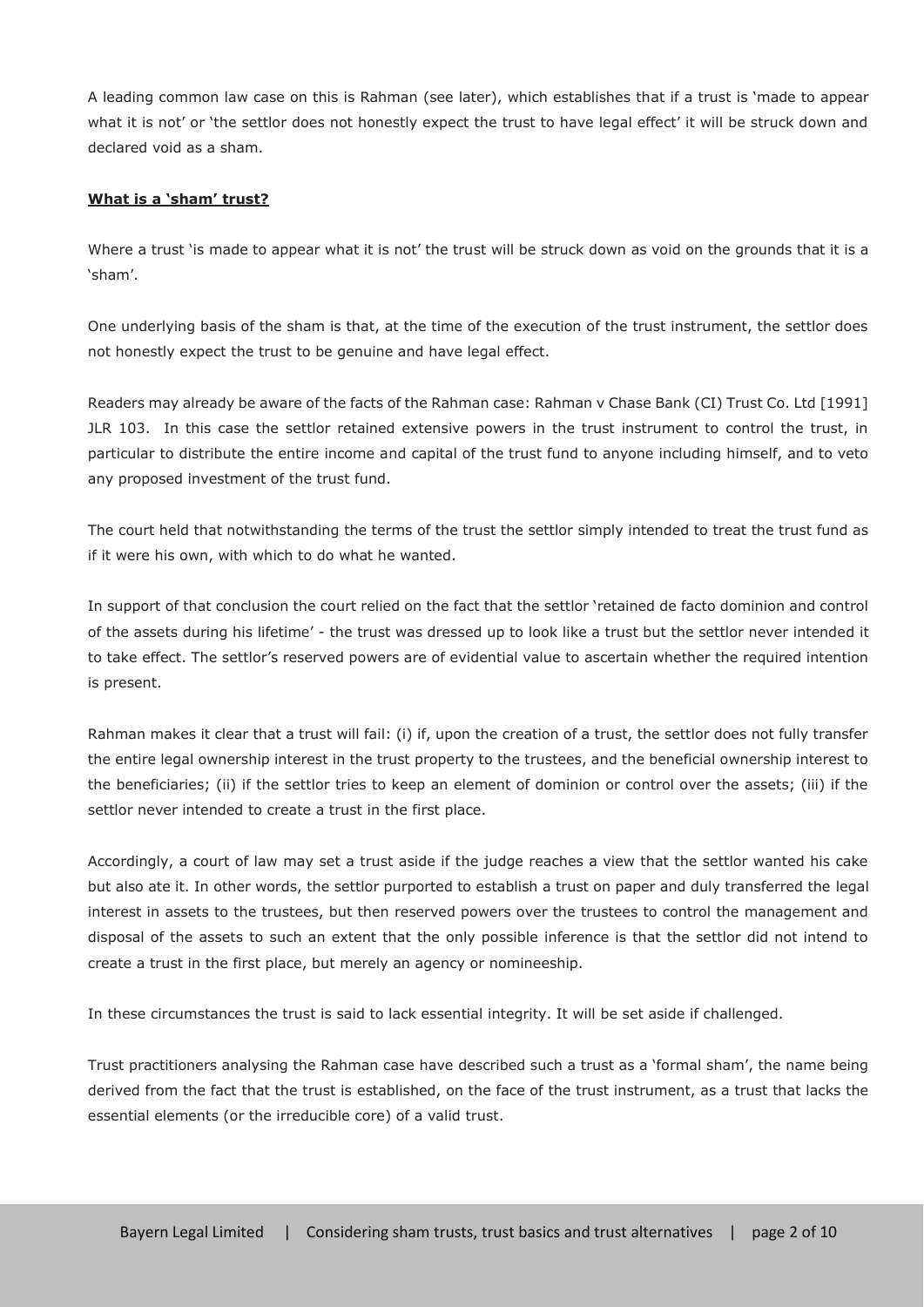This is in contrast to a 'substantive' (or an administrative) sham, which is a trust that, on the face of the trust instrument, appears to be a valid trust, but which the settlor and the trustee have agreed will be administered according to a separate agreement, thus opening up the trust to a challenge on the grounds that it is a substantive sham.

Therefore we can conclude that that a trust must avoid any element of being a 'sham' in both form and substance.

### **Reserved powers legislation**

Reserved powers legislation enacted in some offshore jurisdictions replaces the common law in regard to the settlor-directed trust (see below) and the concept of formal sham.

The objective of this legislation is to thwart a challenge to the validity of the trust on the grounds that it lacks essential integrity on the basis that the settlor has reserved excessive powers to control the trustees by the express terms of the trust instrument (or confers such powers upon his right-hand man, the protector).

The legislation typically lists certain powers that may be reserved by a settlor (or conferred upon the protector) without invalidating the trust. In particular, the legislation expressly confirms that it is quite proper, and shall not cause the trust to be set aside as a sham, for the trust instrument to reserve on the settlor a negative power to veto the dispositive powers given to the trustees to distribute or to give the trustees binding directions to distribute (see below).

The Cayman Islands' legislature was the first jurisdiction to adopt this approach as set out in the Trusts (Immediate Effect and Reserved Powers) Law 1987, as amended 1998 (now section 14 Trusts Law 2011 Revision). This provides that the reservation or grant by a settlor of a trust of:

- (a) any power to revoke, vary or amend the trust instrument...
- (b) a general or special power to appoint [i.e. distribute] either income or capital...
- (c) any limited interest in the trust property
- (d) a power to act as director or officer of a company wholly or partly owned by the trust

(e) a power to give binding directions to the trustee in connection with the purchase, holding or sale of trust property

(f) a power to appoint, add or remove any trustee, protector or beneficiary

(g) a power to change the governing law...

(h) a power to restrict the exercise of any powers... of the trustee by requiring that they shall only be exercisable with the consent of the settlor or [protector] shall not invalidate the trust.

Similar legislation has been passed in other offshore jurisdictions (see below).

The conflict of laws legislation enacted by a few jurisdictions (based upon the Hague Convention) is somewhat extraordinary in so far as it does not really shed much light upon the matter of to what extent reserved powers of legislation may in fact undermine very existence or validity of those trusts.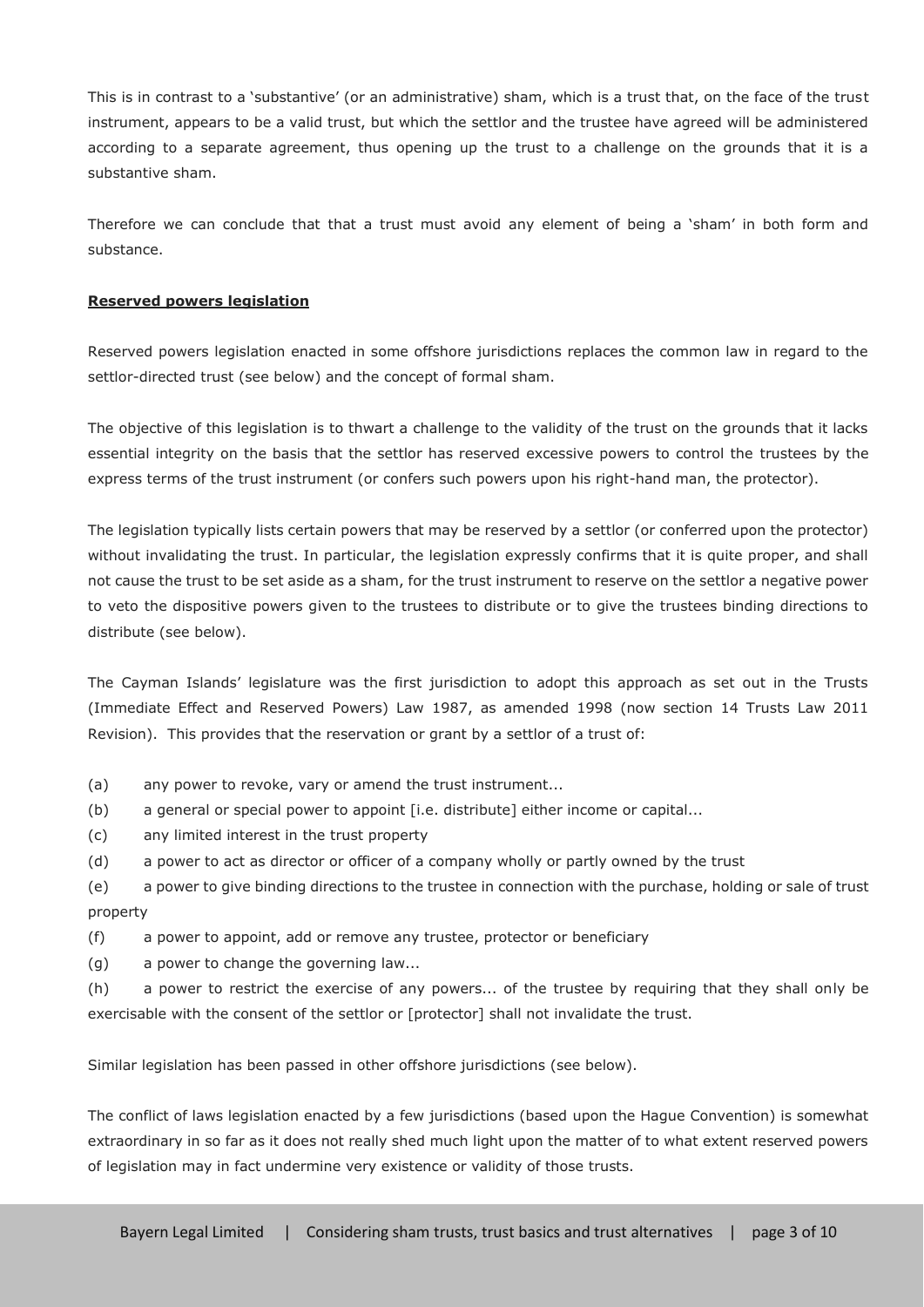As you already have surmised, the scope of reserved power legislation differs among the jurisdictions that have adopted it.

For example, section 2(3) Trusts (Special Provisions) Act 1989 of Bermuda (with identical provisions found in other legislation) provides:

'The reservation by the settlor of certain rights and powers, and the fact that the trustee may have rights as beneficiary, are not necessarily inconsistent with the existence of a trust.'

Quite what the 'certain' powers are (that are not 'necessarily' inconsistent with the existence of a trust) and that the settlor may reserve is anyone's guess!

The 'reserved powers' legislation of other jurisdictions, such as Hong Kong and Singapore, on the other hand permit a settlor to reserve powers to give the trustees instructions that relate to the investment of the trust fund and management of the trust assets, but not relating to distributions.

## *In jurisdictions that have enacted modern reserved powers legislation, it is usual to find the bulk of trusts established by certain institutions over the last decade reserve extensive powers to the settlor (or confer them on the protector).*

See the following legislation for more details on various jurisdictions' reserved powers laws:

- Bahamas s.3 Trustee Act 1998 amended 2004 and 2011;
- BVI s.86 Trustee Ordinance (Cap 303) amended 2003;
- Guernsey s.15 Trusts (Guernsey) Law 2007;
- Jersey Art 9A Trusts (Jersey) Law Revised 2014;
- The Trusts (Recognition) Act 1989 of Gibraltar;
- the Recognition of Trusts Ordinance (Cap 76) Art.2 Schedule of Hong Kong;
- the Recognition of Trusts Act 1988 of the Isle of Man;
- Hong Kong Part IVD, s.41X Trustee Ordinance (Cap 29) as amended 2013;
- Singapore s.90(5) Trustees Act (Cap 337) as amended.

## **Understood, sham trusts are self-defeating. What is required to avoid reserved power trusts being deemed as shams?**

So which powers may be reserved by the settlor (or conferred upon the protector) without the trust being set aside as a sham?

There is no easy answer. It depends upon where the challenge takes place, or rather, which laws are applied to determine the issue.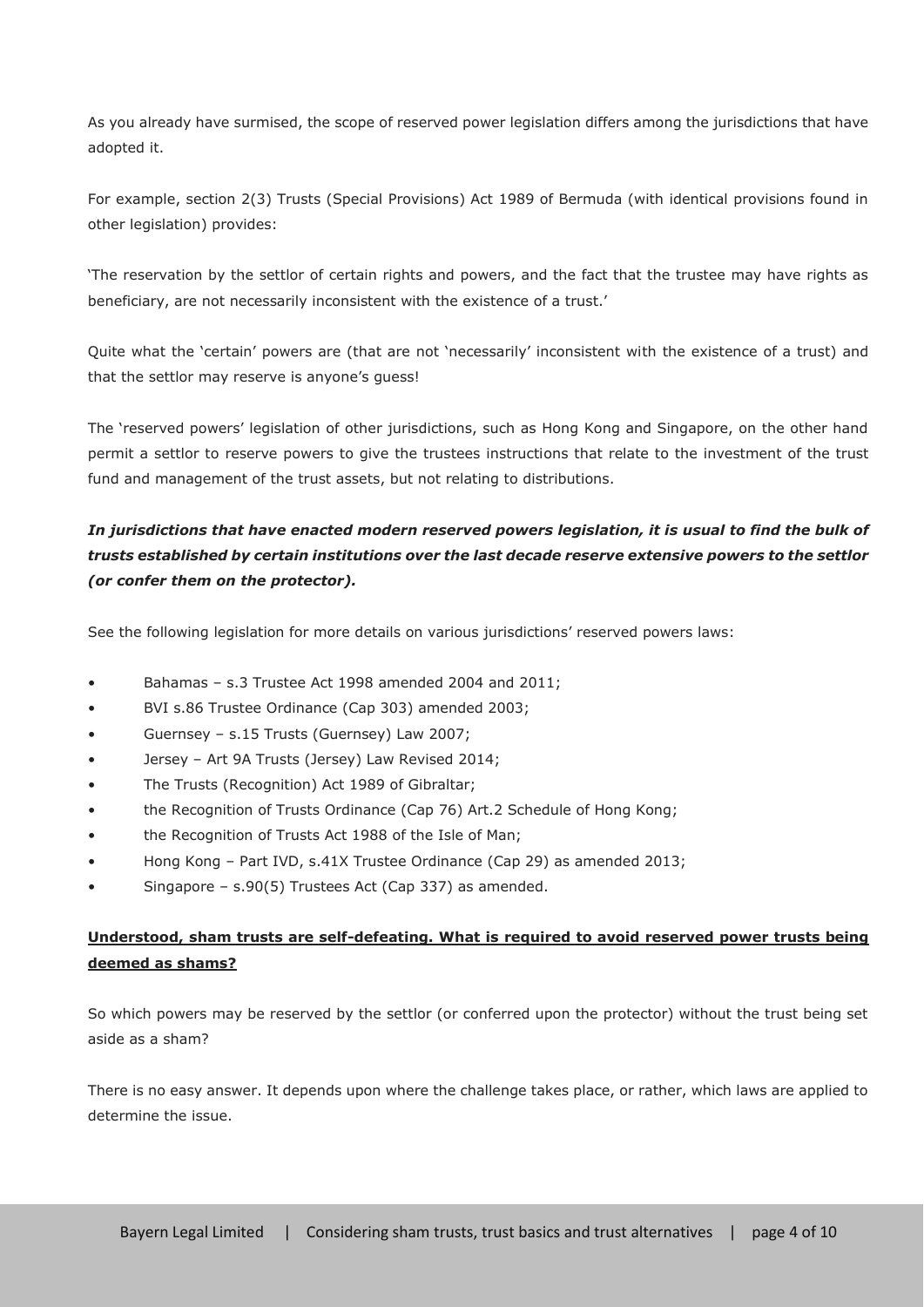Some jurisdictions are more likely to set a trust aside as a sham than others. This is because some jurisdictions are governed by the common law, whereas others have enacted modern reserved powers legislation.

The common law case of Rahman v Chase Bank Trust Co. (CI) Ltd has been extensively analysed because of its impact upon the validity of a number of offshore trust structures.

The Royal Court of Jersey confirmed that a trust should be struck down and set aside, if challenged, in circumstances when it is established that the trust is not a trust at all, but is a sham (sometimes referred to a formal sham). The US Courts will also strike a trust down as void when it is a sham and 'lacks the proper substance' of a trust – Lund v Commissioner of Internal Revenue USCA 9th, San Francisco, 27 June 2002.

Such a trust is often described as lacking essential certainty. In other words, the express provisions of the trust instrument reserve for the settlor (or confer upon a third party such as the protector) so much control over the trust assets (as to investment, management and/or disposition) that the trustee acts as no more than a mere puppet or nominee of the settlor.

In these circumstances, the court is likely to infer that the settlor did not intend to create a trust at all, but instead intended a nominee arrangement. The Royal Court of Jersey set aside the Rahman trust under the laws of Jersey, applying traditional equitable and common law principles, as it found that the settlor had 'retained dominion and control over the trust assets during his lifetime'.

The trust was declared to be void ab initio (from inception) so that ownership in the trust assets had to be unravelled as they returned to the settlor (or, as he had died, to the settlor's estate).

## **Settlor directed trusts**

Trusts where settlors reserve certain powers to themselves are commonly referred to as settlor-directed trusts (or grantor-directed trusts). They are popular with settlors from non-common law jurisdictions, who find the trust an alien concept and are more reluctant than a high-net-worth individual from a common law jurisdiction to transfer all ownership rights to, and control of, the trust property to foreign offshore trustees.

In practice, they tend not to be used for tax avoidance because typical sophisticated anti avoidance legislation, such as that in the US, simply treats the trust as pass-through and imposes tax upon the settlor on all income and gains as if he still owns the trust assets.

#### **Disclosure of trust information and litigation**

Litigation in a number of offshore jurisdictions has revealed a trend for individuals to use their position as beneficiaries to obtain trust accounts and other information from the trustees with the ulterior motive of using that information as evidence in a subsequent lawsuit to challenge the validity of the trust.

For instance, a person who is a nominal discretionary beneficiary or object of a dispositive power under a trust, but who would receive a substantial share of the settlor's estate under forced heirship rules, may use his position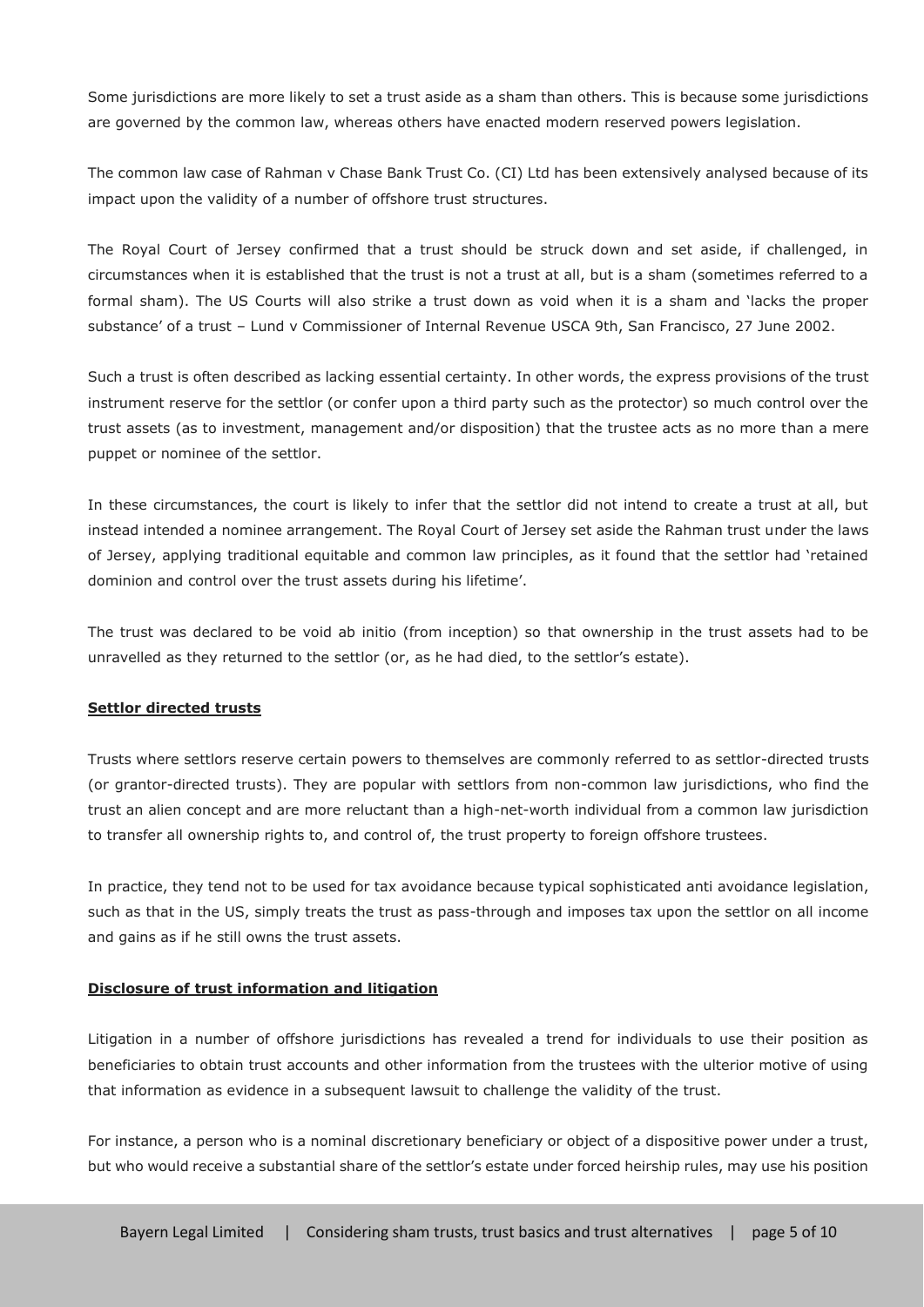as a beneficiary to obtain evidence to use in an action to challenge the trust on the grounds of invalidity or sham.

A provision whereby a protector is given power to veto the exercise by a beneficiary of any of his rights in that capacity would enable the protector to prevent this from succeeding.

However, over recent years there has been academic debate as to whether this is lawful. Part of the 'irreducible core' of the trust is the right of a beneficiary to an accounting - take away that right and there is no trust.

In re Rabaiotti's Settlement (Re Rabaiotti's Settlement [2000] WTLR 953) the Royal Court of Jersey held as a general principle that a beneficiary is entitled to inspect trust documents that show the nature and value of the trust property and how the trustees have been investing and distributing it, although the court has a discretion to refuse disclosure if this is in the best interest of the beneficiaries as a whole, a view confirmed by the Privy Council in Schmidt v Rosewood Trust Ltd [2003] 3 All ER 76.

It therefore appears that if a settlor purports to deny the beneficiaries what is considered, in equity, to be one of their core rights, the clause may be struck down as unlawful.

Note that in Re Dartnall [1895] 1 Ch 474 it was held that a trustee must give a beneficiary all reasonable information in respect of investments and distributions and, in the absence of special circumstances, allow inspection of trust documents.

## **Divorce order to have the trust set aside**

A strong alternative line of attack on trusts on divorce arises not by applying divorce laws as in the above, but by applying trust law.

Any grounds that establish that the trust is invalid (or that the transfer of assets upon trust is invalid) has the effect of restoring the assets to the settlor. If the trust (or the transfer into trust) can be set aside, it swells the assets available for division upon divorce.

Relevant grounds to impeach the integrity of the trust (or the transfer into trust) include the following:

(i) that the trust lacks the 'three certainties', in particular the settlor's intention to create a trust

(ii) that the settlor did not have appropriate capacity

(iii) that the trust was created by undue influence or mistake

(iv) that the trust is a 'sham', i.e. rather than, or in addition to, applying for the trust to be varied or for the trust assets to be taken into account as a resource, a spouse of a settlor may seek to challenge the validity of the trust on the grounds that it is a sham.

It is perhaps a paradox that the law which originated from the courts in London is applied so variedly. London is well known as being the vanguard of divorce proceedings where outcomes favour the financially weaker party far more than any other jurisdiction. On the other hand, however, it is common law 'offshore centres' such as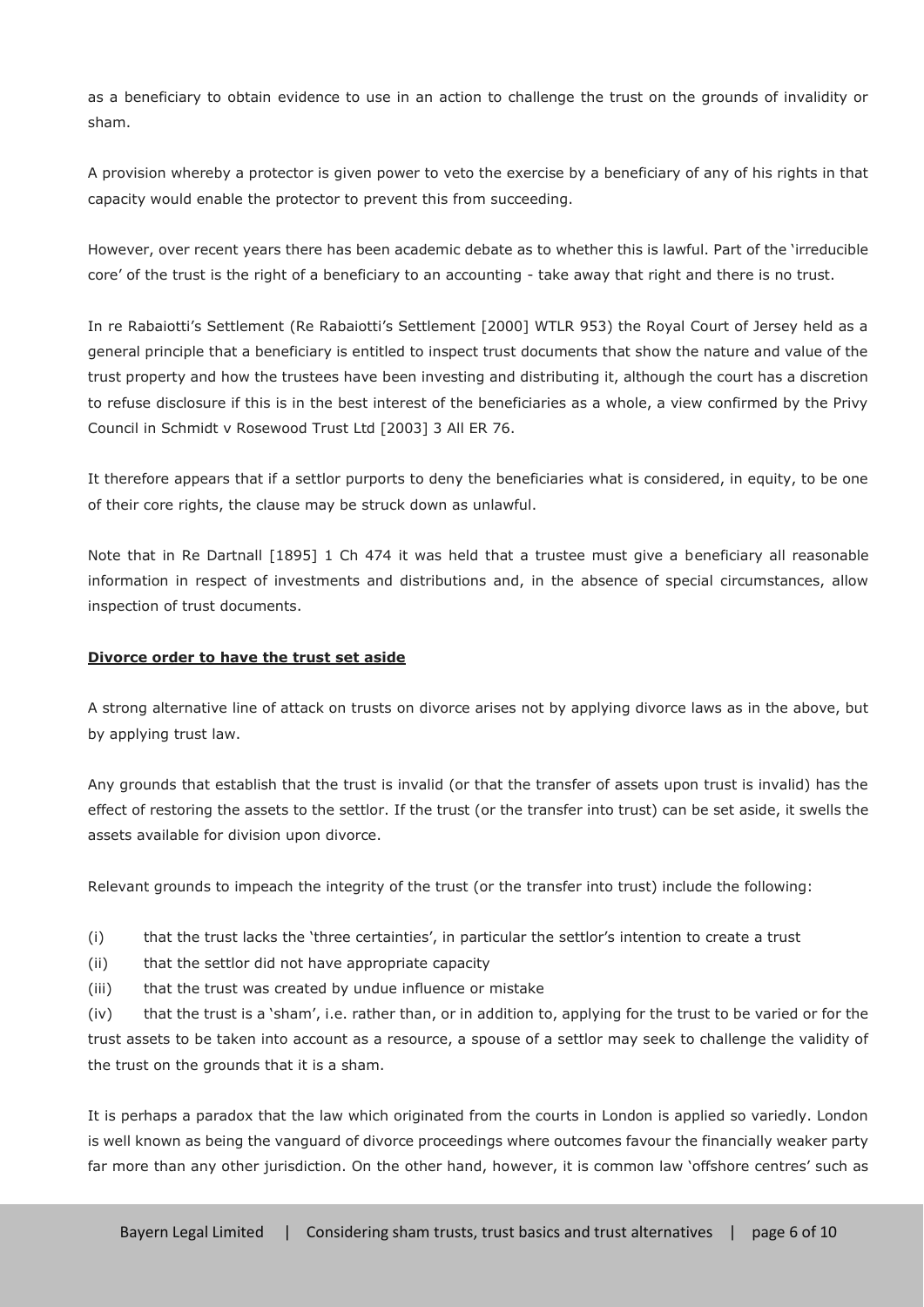the Channel Islands and Caribbean Overseas Territories of the UK - which use English based law also - which establish perhaps the most opaque and strong trust regimes that most strongly favour financially stronger parties in divorce proceedings.

Recent cases reviewed by the author have revealed how family courts in London at least take a dim view of the notion that trustees really are vehicles for the future and are a protection mechanism with hundreds of years of common law and practice which must be respected. Family courts often treat all trust assets as effectively being the settlors or beneficiaries even when it is explicit that those assets may not be devolved to those parties under any circumstances. Pre-nuptial (or post-nuptial) agreements are necessary where marriage occurs and trusts are involved!

## **Foundations as an alternative to trusts**

## *1. Foundations as a solution? What is a foundation?*

First of all we should consider what a foundation is.

Foundations were introduced approximately 100 years ago in Western Europe. Their use for estate and asset planning started in Liechtenstein in the early part of the 20th Century. Foundations have since become extremely popular across the globe, especially in civil law jurisdictions where the concept of 'Anglo Saxon Trusts' is less well known.

A foundation is a separate legal entity, without members or shareholders, and is generally established to reflect the wishes of the founder, who may be an individual or a corporate entity. These wishes are contained within the Foundation's Charter and Regulations. Foundations can be established for a fixed or indefinite period of time and can be used for charitable, commercial or for family purposes.

## *2. Foundation's uses*

Foundations are like trusts a very important component when structuring the ownership of family and corporate assets and are particularly important where trusts are not generally recognised. They are in many respects similar to corporate entities but afford the protection and continuity derived from the use of trusts.

Practical uses of foundations are very similar to trusts and include confidentiality, wealth and estate planning, inheritance tax planning, avoidance of forced heirship rules and avoiding forced heirship rules.

Foundations can be established in many countries including Panama, The Netherlands Antilles, the Bahamas and the Isle of Man – which introduced foundation legislation in 2004 and 2011 respectively - to make them the leading common law jurisdictions for the domicile of foundations.

By treating trust assets as a resource of a mere object of a discretionary dispositive power, or varying a trust in favour of a non-beneficiary spouse, or otherwise setting a trust aside, the divorce court in England show a willingness to disregard established equitable principles.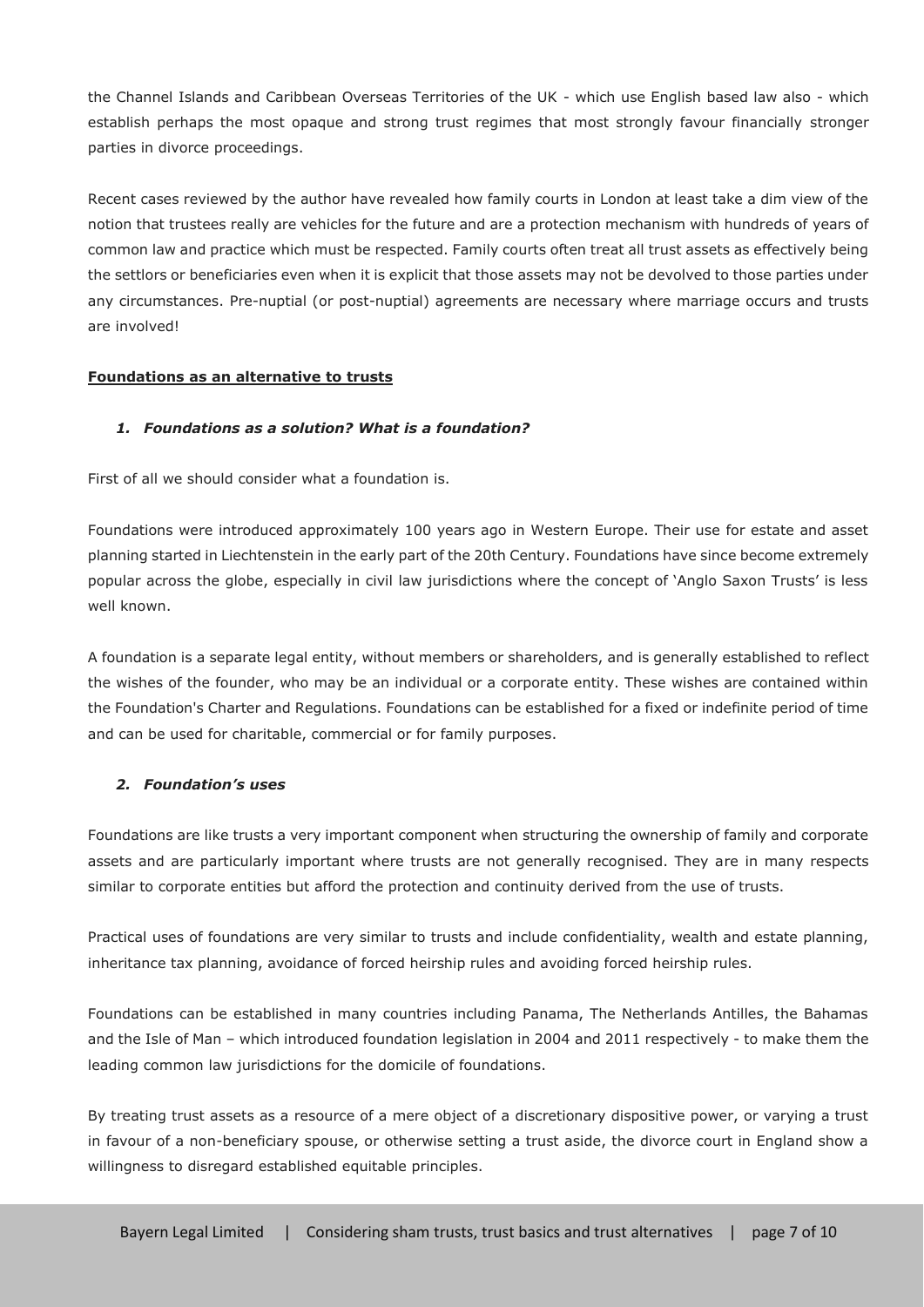Surely you may ask, the trust assets belong to the trustees to hold upon trust for the beneficiaries according to their equitable rights set out as the express terms of the trust?

Not surprisingly, the offshore financial centres that specialise in trust services often rely upon established equitable principles and conflict of laws rules to protect the interests of the beneficiaries at the expense of the rights of a divorcing spouse.

## *3. Do foundations have the edge over trusts as they are less likely to be held to be a 'sham'?*

As you are probably aware, it is all well and good for the English (or, indeed, any foreign) court to assume jurisdiction over parties to a marriage and make an order upon divorce affecting an offshore trust.

But the interesting question is whether that foreign court order is enforceable against the offshore trustees and the trust assets that are held offshore: see Browne v Browne [1989] 1 FLR 291; A v A and St George Trustees Ltd [2007] EWHC 99 (Fam); and Minwalla v Minwalla [2005] 1 FLR 771

What is clear is that the reservation of rights by the founder in this way does not cause the foundation to be a 'sham' as it does under common law equitable principles and this is key.

The precise nature of the powers conferred upon the founder depends upon the specific provisions of the charter, or regulations (articles or rules) made under the charter, of the foundation under scrutiny.

For example, Article 18 of the Foundations (Jersey) Law Revised Edition 2014 states:

(1) A founder of a foundation has such rights (if any) in respect of the foundation and its assets as are provided for in its charter and regulations.

(2) Any rights a founder of a foundation may have in respect of the foundation and its assets may be assigned to some other person if the charter or regulations of the foundation so provide.

(3) Where a founder has rights in respect of the foundation or its assets...and the founder dies...those rights vest in the guardian unless its charter or regulations provide otherwise.

The Bahamian foundation legislation contains similar provisions in so far as section 6(2) Foundations Act 2004 states that the charter may include provisions 'for the reservation of rights or powers to the founder'.

In respect of Liechtenstein foundations, section 11 of the PGR permits the founder to be appointed as the 'controlling body', with powers to control the way in which the council manages and distributes foundation assets.

Similar provisions exist in Panama, where the legislation expressly confirms that a founder may reserve certain rights and powers, such as the power to revoke the foundation, remove council members and appoint replacements, etc. as well as for the founder to be appointed as a council member, a protector and/or member of a supervisory body.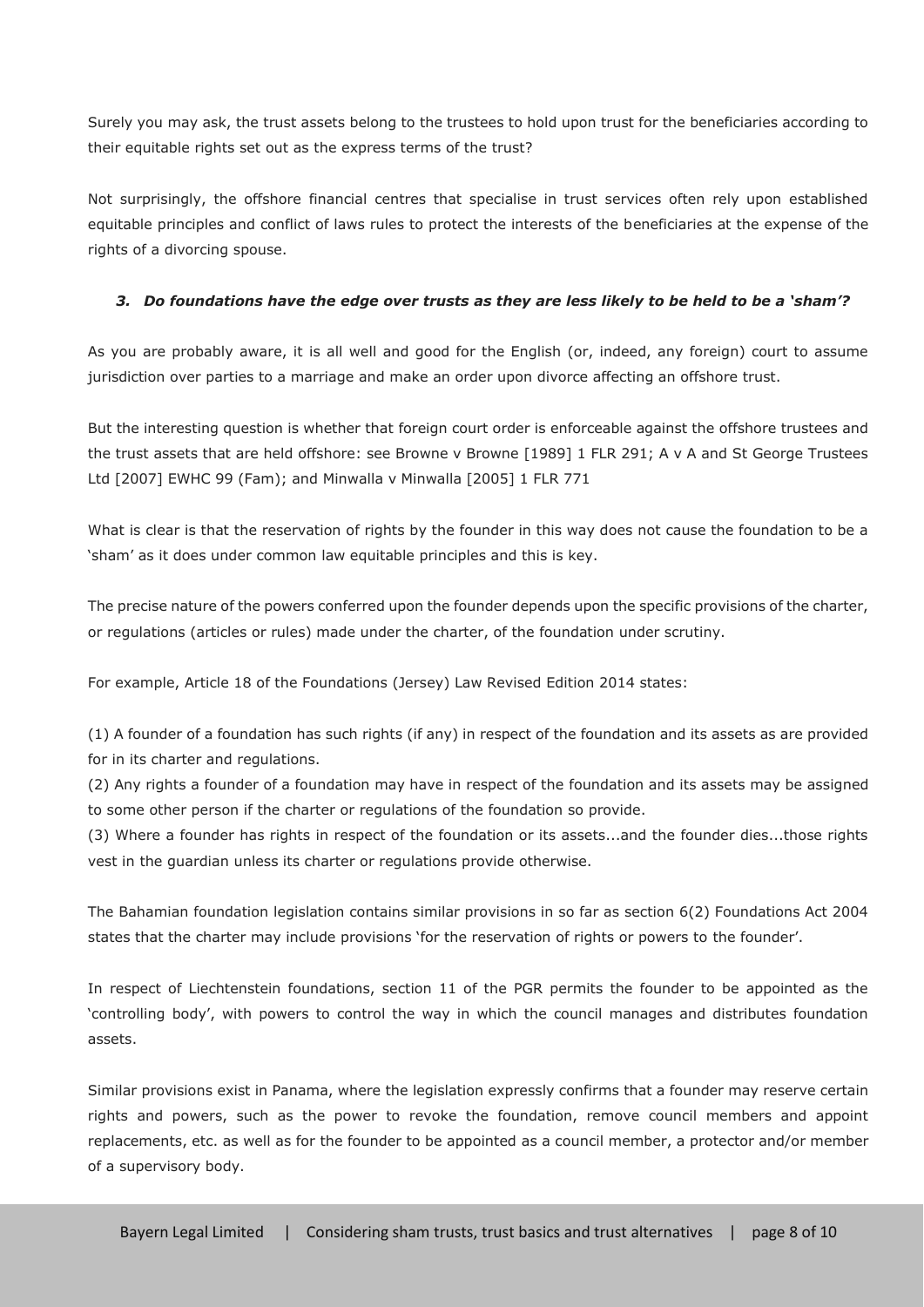In the Isle of Man, Section 29(1) Foundations Act 2011 states that a founder of a Manx foundation has 'such rights (if any) in respect of the foundation and its assets as are provided for in the foundation rules'.

According to s.11 Foundations (Guernsey) Law 2012 a founder may reserve rights to amend, revoke, vary or terminate the foundation, which powers are restricted to the duration of his life or 50 years.

The founder's rights and powers, if any, are typically assignable, i.e. the founder may assign or transfer his rights to a third party of his choosing.

For example, section 9(2) Foundations Act 2004 of the Bahamas states that:

The founder may, in the foundation charter or by instrument in writing, assign or transfer any or all of his rights, powers and obligations under the Act, the charter and the articles to such person as the founder in his absolute discretion shall determine.

The ability of the founder to assign or transfer his rights and powers is invaluable in circumstances where the founder, for the purpose of establishing a foundation, is a service provider acting as nominee of the true founder or client, in which case such powers that are reserved or conferred upon the nominee founder can be assigned to the client or person providing the endowment.

These reserved powers allow the founder considerably more authority over the management of a foundation than a settlor of a trust may have over the management of a trust.

Nonetheless, the exercise of these reserved powers must generally be implemented through resolutions of the foundation council and not directly.

This is because the assets do not actually belong to the founder, but belong to the foundation and so the founder must give an instruction to the council or officers for them to implement in the manner stated in the charter or regulations.

We do not have enough evidence to suggest that in proof, foundations are more robust than trusts and even if we look at the evidence which exists, there are so many extenuating circumstances and factors which may blur a definite conclusion. That said, depending on the particular circumstances of the settlor (e.g. where he lives, his family or former family lives, where his assets are based, his tax residence, his tax domicile and so on) it would be erroneous not to consider setting up a foundation if the 'settlor' needed to keep some form of official control on the foundation's assets. On this point one could also consider using a Private Trust Company, or in the author's view better still, set up a BVI VISTA trust which indemnifies trustees at statute if settlors and beneficiaries want to manage underlying companies at their own risk. Note here the infamous Barclays Bank v Bartlett case where trustees were found liable for not knowing the affairs of all a trust's companies and assets however divorced the trustees were from the management of those affairs.